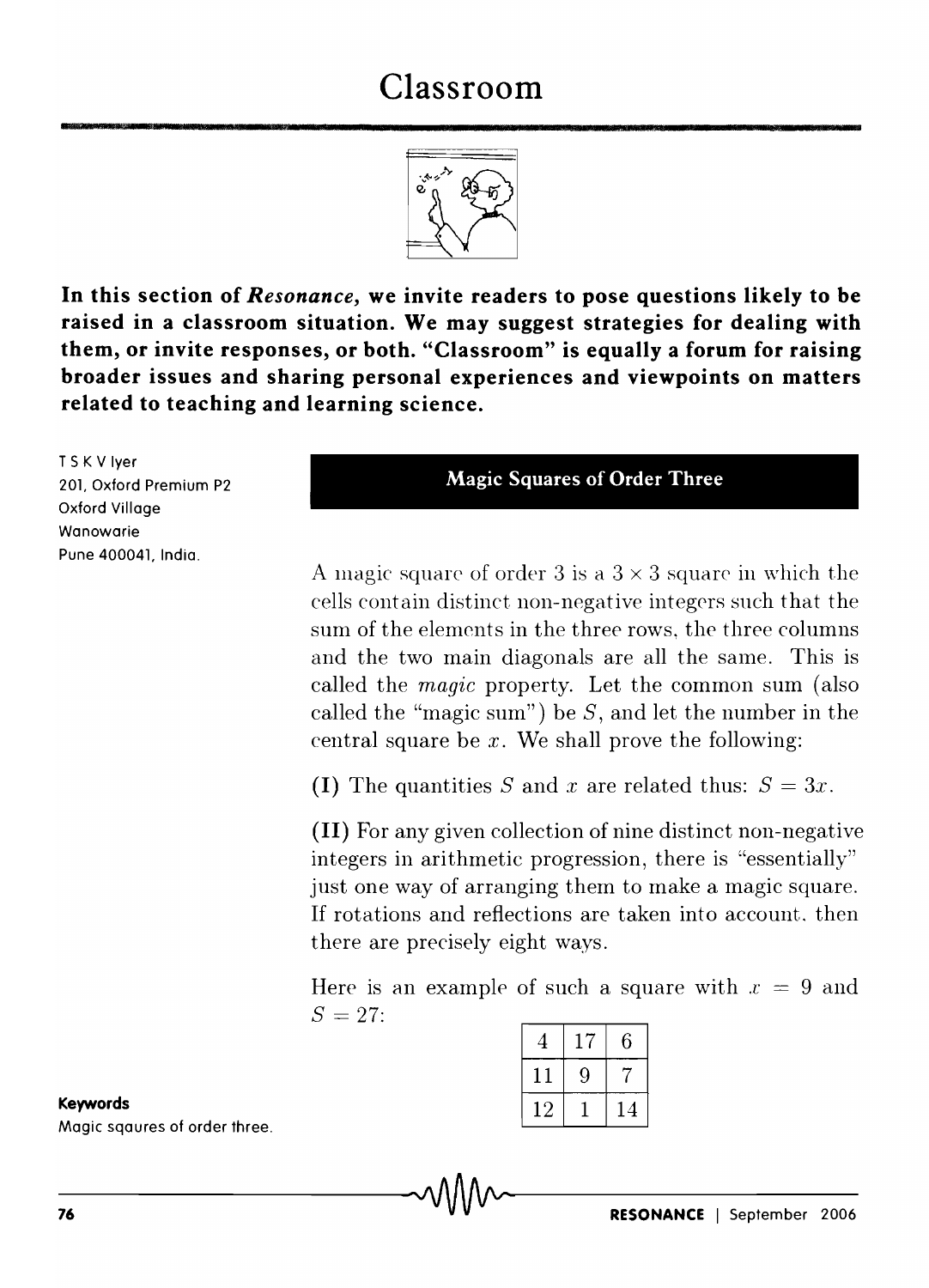For the proofs, we denote the magic square as shown on the right:

## Proof of (I)

The magic property gives us the following relations (one for each "line" passing through the central square):

$$
S = a_1 + b_2 + c_3, \t S = a_2 + b_2 + c_2,
$$
  

$$
S = a_3 + b_2 + c_1, \t S = b_1 + b_2 + b_3.
$$

By addition, we get  $4S = (a_1 + a_2 + a_3 + b_1 + b_2 + b_3 + b_4)$  $c_1 + c_2 + c_3$  +  $3b_2 = 3S + 3x$ , from which follows  $S = 3x$ .

# Proof of (II)

Without loss of generality, we may take the numbers to be 0, 1, 2, 3, 4, 5, 6, 7 and 8; for, if the least number in the arithmetic progression is *a,* and the common difference is  $d$ , then we may subtract a from the numbers, and then divide the resulting numbers by *d.* The "magic property" stays unchanged through these transformations, and the numbers obtained in the end are 0, 1, 2, 3, 4, 5, 6, 7 and 8.

As the sum of these nine numbers is 36, the magic sum of this square is  $S = 36/3 = 12$ . It follows from (I) that the central number is  $x = 4$ . So, for each line of the array that passes through the central square, the numbers in the two ends must add up to 8.

Consider the placement of 0. If it belonged to a corner square, then it would belong to three different lines whose sum is 12 (a row, a column and a diagonal). Leaving aside the 0, the other two numbers in each of these lines would have to have a sum of 12. But there are only *two* ways of achieving a sum of 12 with the remaining numbers, namely,  $4 + 8$  and  $5 + 7$ ; the sum  $6 + 6$  is not admissible, as a number cannot be repeated. So 0 cannot belong to a corner square. Accordingly, it must lie in the middle of some side. Let us place it in the middle

For a magic square of order 3 made up of distinct nonnegative integers, the common sum ('magic sum') equals 3 times the number in the central cell.

| $a_1$               | $a_2$    | $a_3$ |
|---------------------|----------|-------|
| $b_1$               | $b_{2}$  | $b_3$ |
| $\scriptstyle{c_1}$ | $^{c_2}$ | $c_3$ |